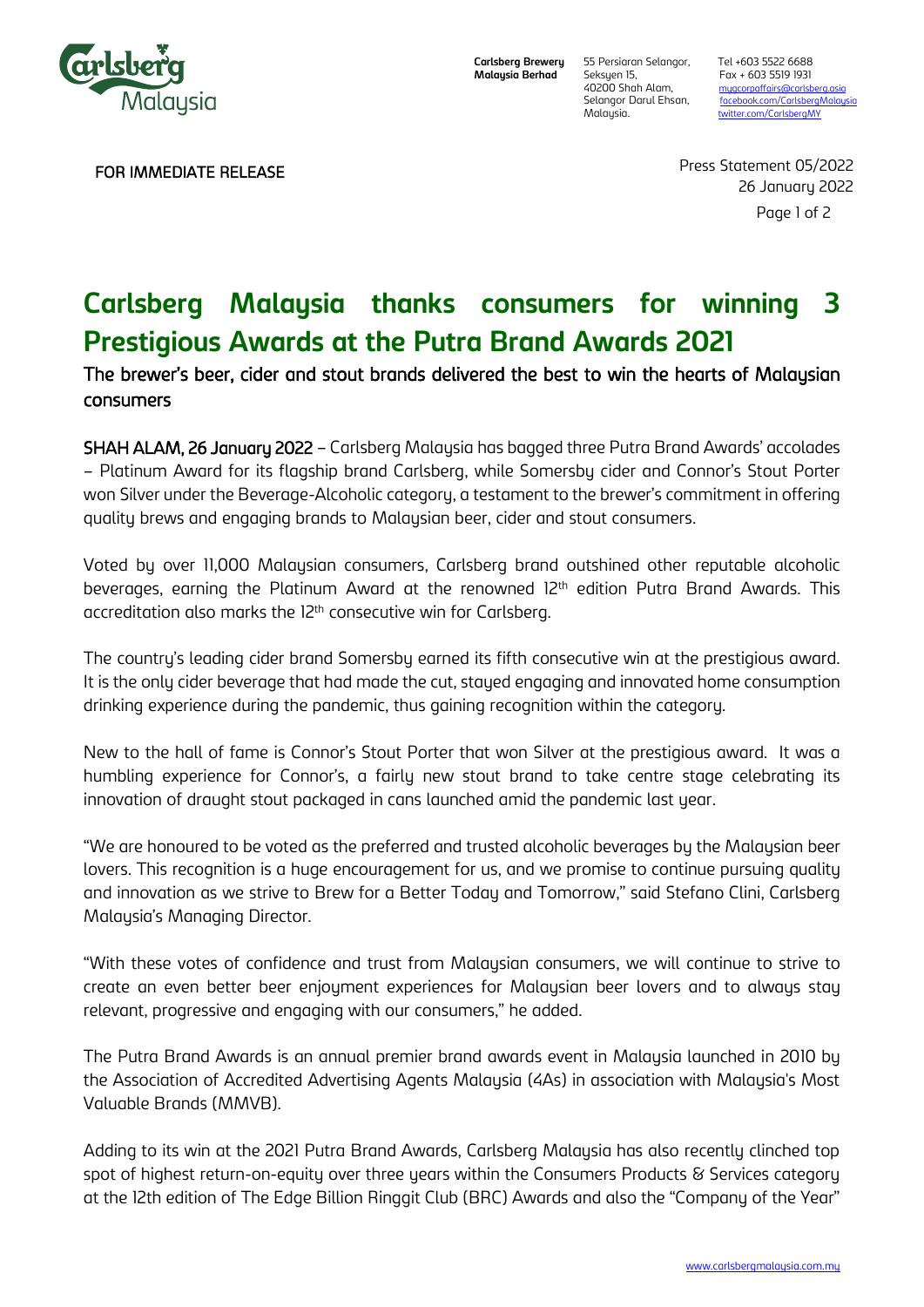

under the manufacturing of beverage sector for the second time at the 6th edition Sustainability & CSR Malaysia Awards 2021.

The brewer had also won three awards at the Employee Experience Awards 2021 by Human Resources Online; of which Carlsberg Malaysia took home Gold for Best Crisis Management and Leadership, Silver for Best Succession Planning Strategy, and Bronze for Best First-Time Manager Programme, as well as being named the Most Preferred Graduate Employer (Champion in Liquor) by Talentbank.

For more updates and activities by Carlsberg Malaysia and its brands, log on to https://carlsbergmalaysia.com.my/.

- ENDS –

## **Contacts**

Media Relations:

Wong Ee Lin +603-5522 6404 [eelin.wong@carlsberg.asia](mailto:eelin.wong@carlsberg.asia)

### About Carlsberg Malaysia

Carlsberg Brewery Malaysia Berhad was incorporated in December 1969. We are a dynamic brewer with operations in Malaysia and Singapore, with stakes in a brewery in Sri Lanka. We also have a regional presence via exports to Thailand, Taiwan, Hong Kong and Laos.

Our international portfolio of brands features Probably the Best Beer In The World – Carlsberg Danish Pilsner, Carlsberg Smooth Draught and Carlsberg Special Brew. This Carlsberg trio is complemented by international premium brews including France's premium wheat beer 1664 Blanc, 1664 Rosé, Japan's No.1 premium beer Asahi Super Dry, European cider Somersby, British-inspired Connor's Stout Porter draught, as well as US award-winning craft beer Brooklyn Brewery. Our local brands include SKOL, Royal Stout, Jolly Shandy and Nutrimalt.

Our approximately 600-strong workforce sell our products in a responsible manner within our sustainability-driven business. Our products are for non-Muslim consumers aged 21 and above. Please #CelebrateResponsibly – if you drink, don't drive!

Find out more at [www.carlsbergmalaysia.com.my](http://www.carlsbergmalaysia.com.my/)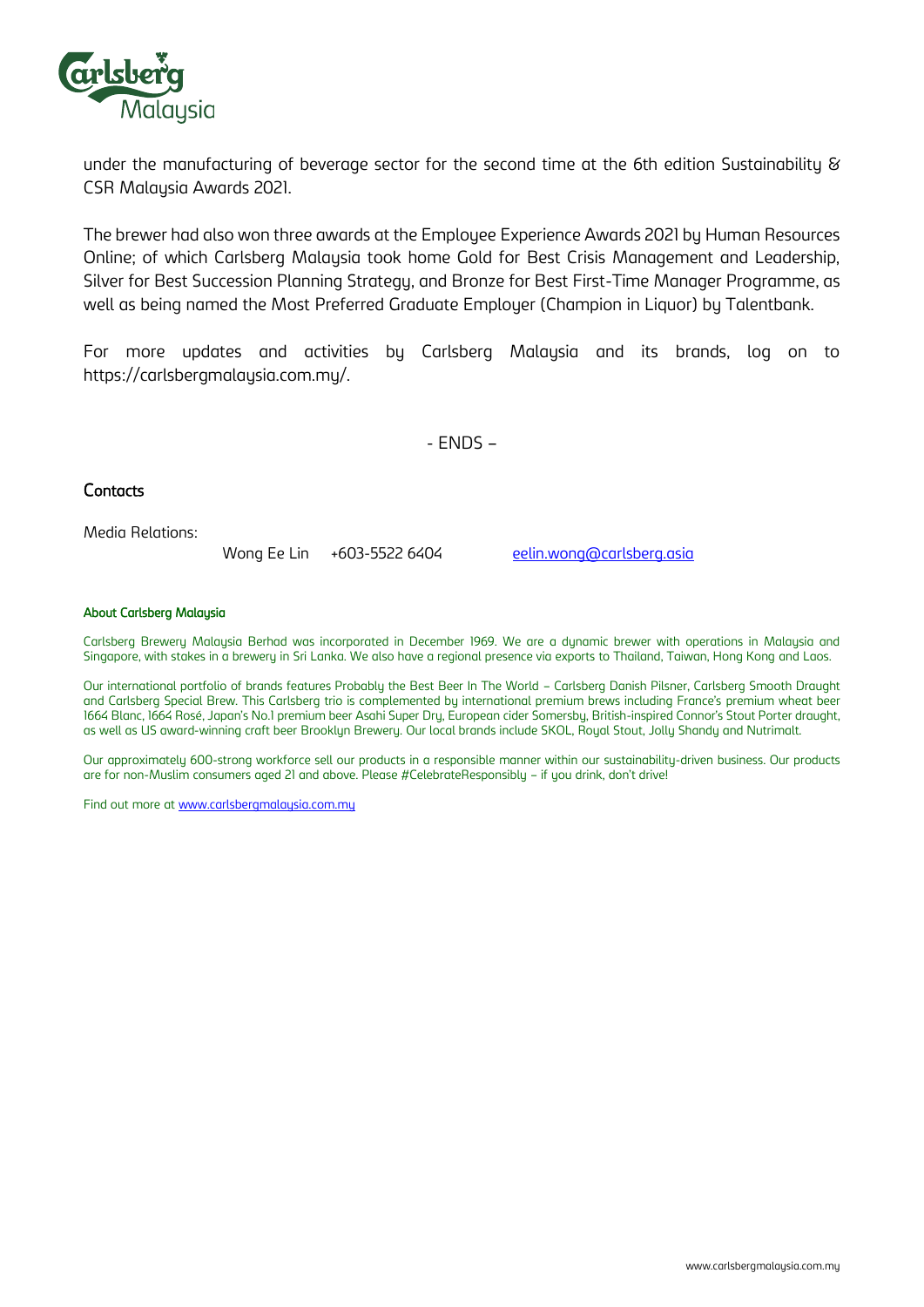

供即时发布

# 布特拉品牌奖拿下三个奖项 马来西亚 **Carlsberg** 集团感谢

# 消费者给力

## 酒商旗下啤酒、苹果酒及黑啤酒品牌做出积极努力,赢得大马消费者的心

(莎亚南 26 讯)马来西亚 Carlsberg 集团在布特拉品牌奖(Putra Brand Awards)荣获三个奖项,在 饮品(酒精类)下,旗舰品牌 Carlsberg 获得白金奖,而 Somersby 苹果酒和 Connor's Stout Porter 黑 啤酒 分别获得银奖,彰显该酒商秉持承诺,为大马啤酒、苹果酒及黑啤酒消费者带来优质的产品和品 牌。

在超过 11,000 名大马消费者的投票支持下, Carlsbera 品牌在布特拉品牌奖拿下白金奖, 胜过其他著 名的酒精饮料,这也是 Carlsberg 连续第 12 次在该颁奖典礼上获奖。

连续第 5 次获得布特拉品牌奖的大马领先苹果酒品牌 Somersbu, 成为唯一获奖的苹果酒, 在疫情期 间继续与消费者互动交流,创新打造居家饮酒体验,使 Somersby 在该类别中得到认可。

首次入驻名人堂(hall of fame)的 Connor's Stout Porter, 在这届布特拉品牌奖得到银奖。作为一个 相当新的黑啤酒品牌,这个奖项对 Connor's 来说,是个谦卑的荣誉,肯定了该品牌在去年疫情期间, 创新推出罐装黑啤酒的决定。

马来西亚 Carlsbera 集团董事经理葛利尼(Stefano Clini)表示: "很荣幸被大马啤酒爱好者选为首选 和值得信赖的酒精饮料,这份肯定给予我们巨大的鼓励,我们承诺将继续追求优质和创新,致力酿造 更好的今天和明天。"

葛利尼补充说: "不负大马消费者所投给我们的信任票,我们将继续致力为大马啤酒爱好者带来更好 的饮酒体验,以保持品牌活跃力、继续前进,并不断与消费者互动交流。"

由马来西亚广告代理商协会(4As)与马来西亚最有价值品牌(MMVB)举办的布特拉品牌奖于 2010 年推出,是马来西亚年度顶级品牌奖项。

除了获得 2021 布特拉品牌奖的荣耀,马来西亚 Carlsberg 集团不久前在第 12 届 The Edge 十亿令吉俱 乐部(Billion Ringgit Club)颁奖典礼,荣登消费产品及服务组三年最高股本回酬率榜首,也在 2021 第 6 届马来西亚可持续发展及企业社会责任奖(Sustainability & CSR Malaysia Awards 2021) 第二 次夺得饮料制造业"年度最佳企业"。

马来西亚 Carlsberg 集团也在 Human Resources Online 举办的 2021 员工体验奖(Employee Experience Awards 2021)获得三个奖项,包括最佳危机管理与领导力的金奖、最佳继任计划策略的银奖,以及 最佳新任经理计划的铜奖,同时也被招聘公司 Talentbank 命名为"最具吸引力的毕业生雇主公司" (酒业冠军)。